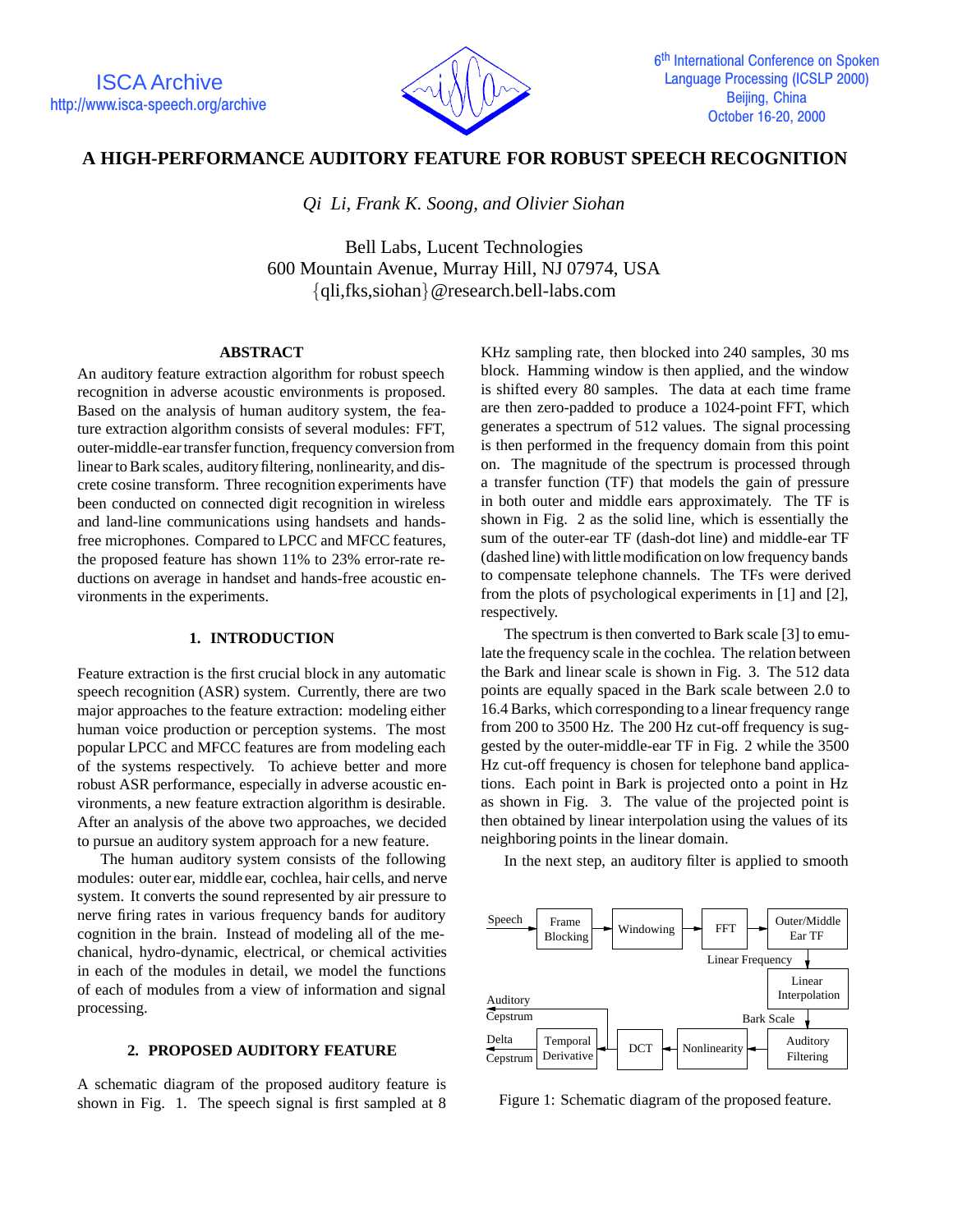

Figure 2: Outer-middle-ear transformation function.

out the speech spectrum as in the cochlea. The shape of the auditory filter is plotted in Fig. 4 in linear (top) and logarithmic (bottom) scales. It is modified from a psychophysical measurement of the frequency response of cochlea using Peterson's method [4]. The auditory filter operates as movingaverage filtering has output at every point in the spectrum from 2.0 to 16.4 Barks. In the frequency domain, we consider the spectral envelopes of speech formants as signals while viewing the envelops of pitch harmonics as noise. Since the filter is in a similar shape to the formant envelops, it has high response to speech formants. On the other hand, since the size of the filter is much wider than harmonic periods and noise, the filter has low response to harmonics and noise; therefore, the function of the auditory filter is to improve the signal-to-noise ratio in the frequency domain.

In the last step, the smoothed spectrum is processed through a nonlinear function of logarithm to simulate the nonlinearity in discharge rates of auditory nerves, followed by a discrete cosine transform (DCT) to convert the logarithmic spectrum to 12 DCT coefficients. DCT is similar to the cepstral transform. It actually performs a second step to further smooth out the pitch harmonics in the spec-



Figure 3: Frequency conversion from linear to Bark scale.

trum. Short-term (ST) energy by accumulating the power of the blocked speech samples before Hamming window is selected as the energy term in the feature.



Figure 4: Shape of the auditory filter in linear (top) and logarithmic (bottom) scales.

We use the following example to show the signal processing procedures in the proposed feature. A male's voice: "Redial last number" was recorded simultaneously by a close-talking microphone, Fig. 5 (top), and a hands-free microphone, Fig. 5 (bottom). The corresponding spectrograms after FFT, outer-middle-ear transform function, and linear-to-Bark conversion are shown in Fig. 6. The spectrograms smoothed by the auditory filtering are plotted in Fig. 7. The moving-average filter is operated from low to high Barks for every frame. To show the further smoothing effect of the DCT or cepstral transform, we reconstructed the spectrograms from cepstral coefficients through IFFT in Fig. 8, where we observe that DCT smoothed out the pitch harmonics and blurred the background noise.

Compared to the LPCC feature, the proposed feature is to model the auditory perception system instead of the voice production system. Compared to the MFCC feature [5], the new feature includes an extra outer-and-middle-ear TF and uses an auditory filter determined from psychoacoustic experiments [4] instead of the triangular filters used in MFCC [5]. In addition, the Mel frequency scale are replaced by Bark scale and spectral data are spaced equally in the Bark scale through linear interpolation before auditory filtering. Compared to the PLP feature [6], the proposed feature uses magnitude instead of power spectrum. The shape of the auditory filter in the proposed system is closer to the shape of real auditory system. Also, the resolution of filtering output is the same as the spectrum while the resolution in the PLP implementation is much lower as is in MFCC. In the proposed feature, we use the outer-middle-ear TF from auditory system study directly while PLP uses equal-loudness preemphasis. Compared to RASTA feature [7], the proposed approach uses different filters and different nonlinearities at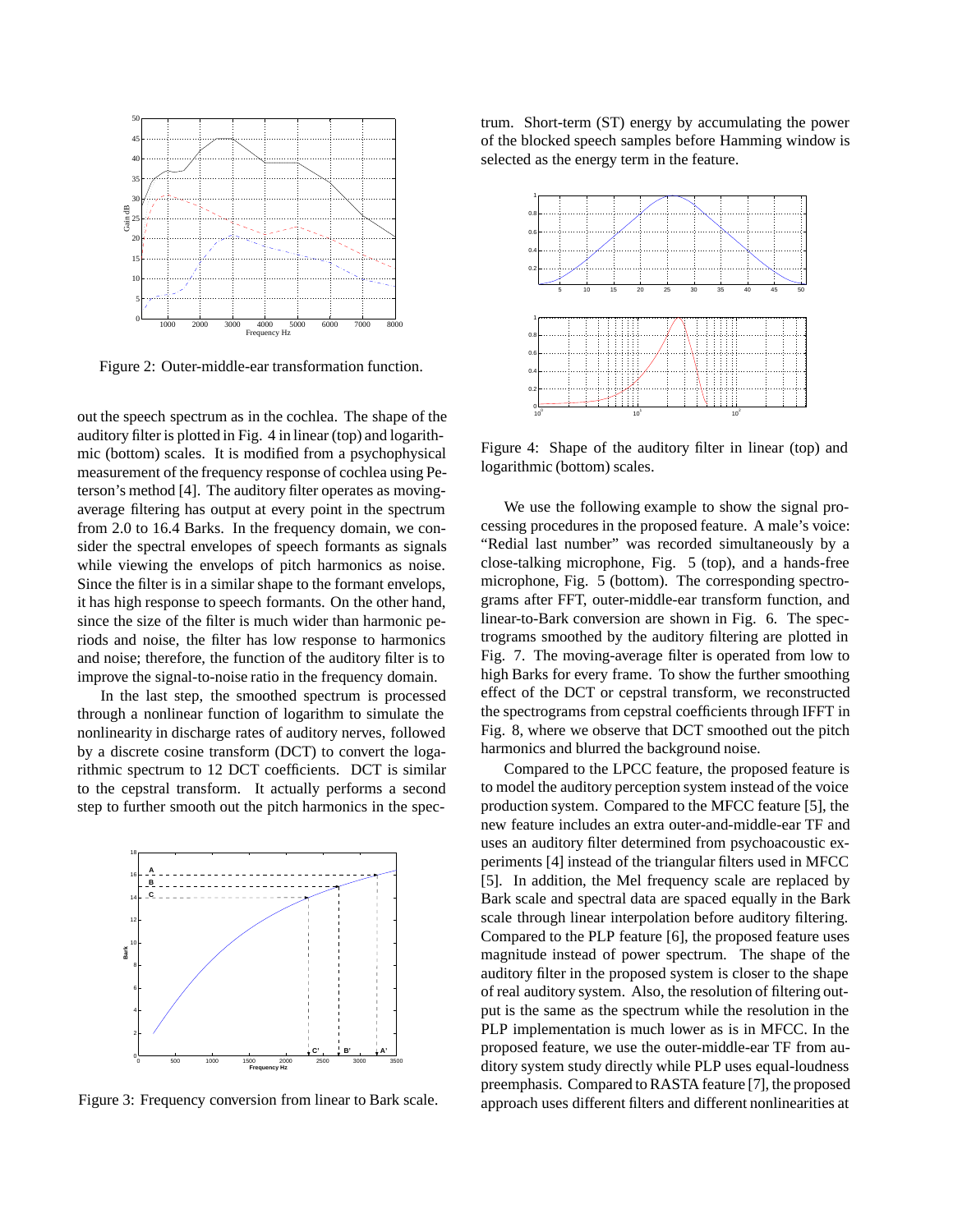

Figure 5: Male's voice: "Redial last number".



Figure 6: Spectrograms in Bark scale.

different processing stages. In summary, all the auditorybased feature approaches mimic human auditory system one way or another while different configurations may yield different performances. We try to construct a system as close to the human auditory system as possible by applying the psychoacoustic experimental results directly while the computation speed, the system complexity, and the ASR back-end were also considered in developing the proposed feature.

## **3. EXPERIMENTAL RESULTS**

The proposed feature has been tested on a connected digit recognition task and compared with LPCC and MFCC features. All the experiments used 39 dimensional features including energy, 12 cepstral or DCT coefficients, plus their first and second order time derivatives. Ten-digit utterances are used in all the tests and the performances are reported in string error rates. There is no overlap between any training and test utterances.



Figure 7: Spectrograms after auditory filtering.



Figure 8: Spectrograms reconstructed from cepstrum.

#### **3.1. Focus on Hand-Free Data**

In this experiment, we used two CDMA wireless databases named "Handset" and "Lapel", respectively. The utterances in Handset were recorded with handsets while the utterances in Lapel were recorded with the microphones located on speakers' lapels. Handset has 769 and 256 utterances for training and test while Lapel has 2,026 and 517 utterances for training and test, respectively. Since Lapel has many more training utterances than Handset, this experiment is intended to show the robustness of the proposed feature in a hands-free environment. The models are context-dependent digit HMMs (10 states per digit and average 7 mixtures per states). The state tying for every states in the models is determined by decision trees [8]. There are totally 1,400 CD models with 800 tied states. The training algorithm is based on maximum likelihoodestimation (MLE). In Table 1, the numbers are string error rates while the digit error rates are given in parentheses. On average, the string error rates for LPCC, MFCC, and the proposed features are 11.7%,